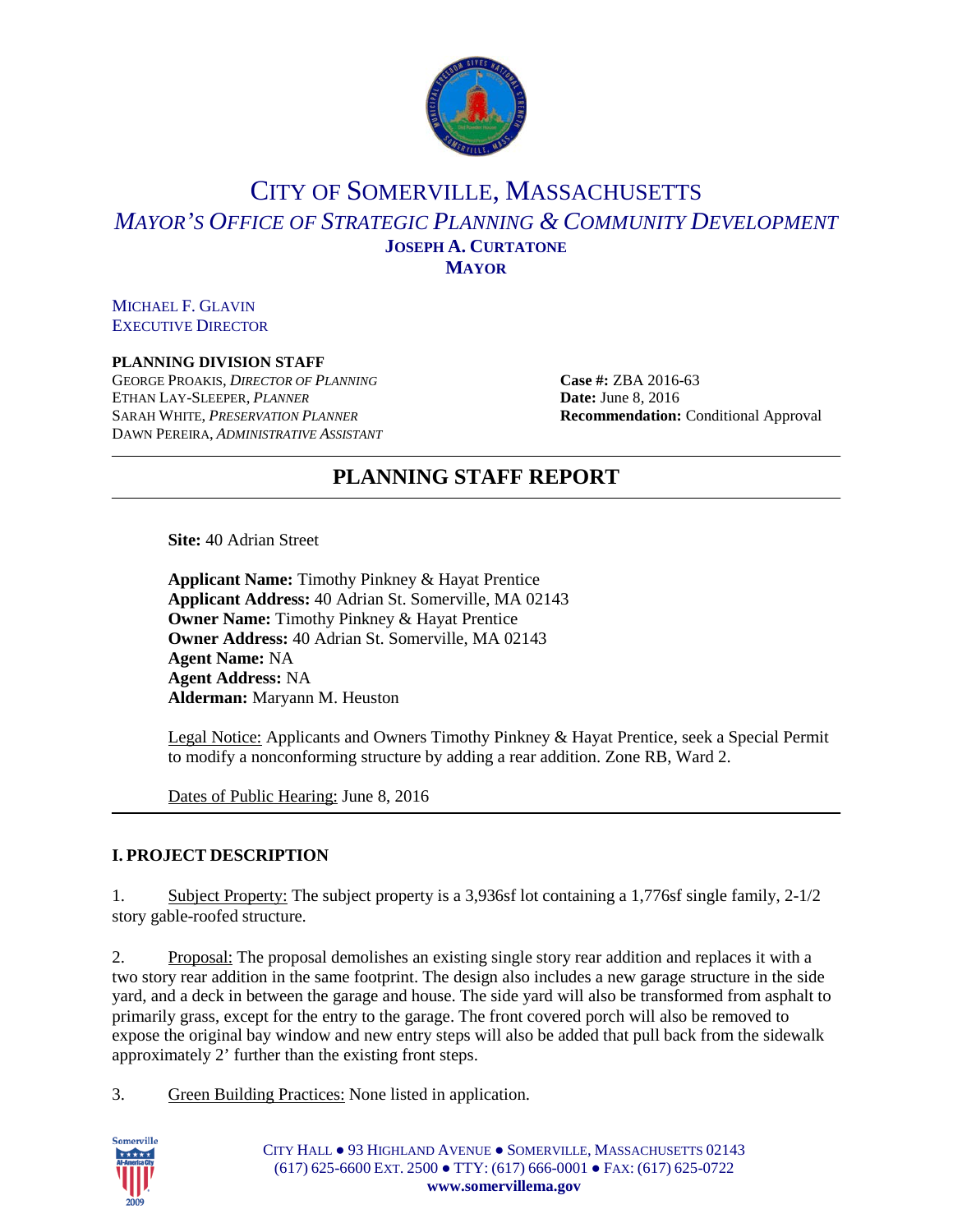Street view of property



Aerial view of property



Case #: Site: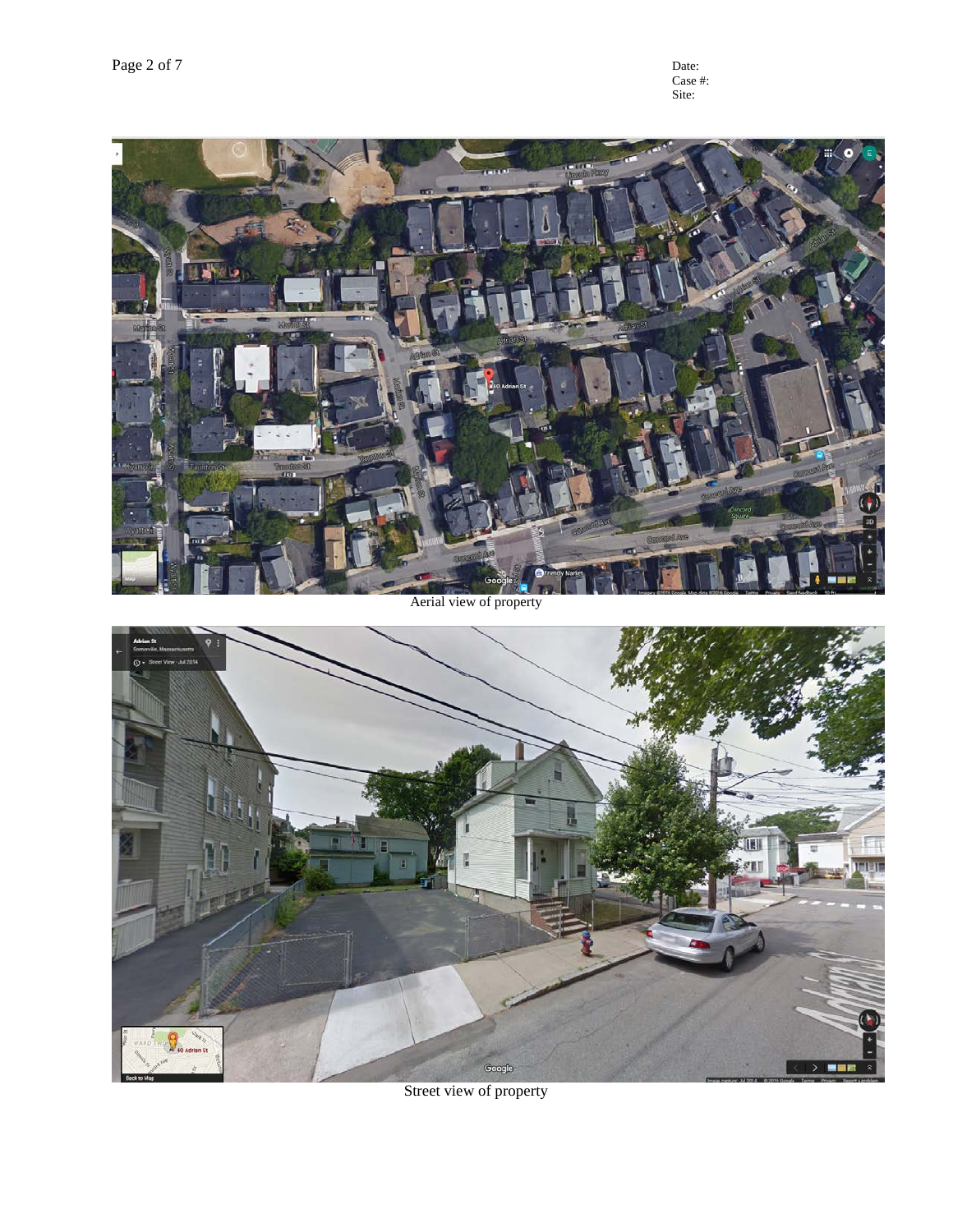#### 4. Comments:

*Ward Alderman*: Alderman has been contacted.

## **II. FINDINGS FOR SPECIAL PERMIT (SZO §4.4.1):**

In order to grant a special permit, the SPGA must make certain findings and determinations as outlined in §5.1.4 of the SZO. This section of the report goes through §5.1.4 in detail.

1. Information Supplied:

The Staff finds that the information provided by the Applicant conforms to the requirements of §5.1.2 of the SZO and allows for a comprehensive analysis of the project with respect to the required Special Permits.

2. Compliance with Standards: *The Applicant must comply "with such criteria or standards as may be set forth in this Ordinance which refer to the granting of the requested special permit."*

The structure is currently nonconforming with respect to the following dimensional requirements: front, side and rear yard setbacks. The nonconforming front yard setback will be increased from 5.9' to 9.8'; the rear yard setback will not change, but the nonconforming 6.9' setback will extend up from the first floor to the second floor with the new addition.

This alteration to a nonconforming structure requires the Applicant to obtain special permits under §4.4.1 of the Somerville Zoning Ordinance (SZO).

Section 4.4.1 states that "[l]awfully existing one-and two-family dwellings which are only used as residences, which are nonconforming with respect to dimensional requirements, may be enlarged, extended, renovated or altered by special permit granted by the SPGA in accordance with the procedures of Article 5."

In considering a special permit under §4.4 or 4.5 of the SZO, Staff find that the alterations proposed would not be substantially more detrimental to the neighborhood than the existing structure.

3. Consistency with Purposes: *The Applicant has to ensure that the project "is consistent with (1) the general purposes of this Ordinance as set forth in Article 1, and (2) the purposes, provisions, and specific objectives applicable to the requested special permit which may be set forth elsewhere in this Ordinance, such as, but not limited to, those purposes at the beginning of the various Articles."* 

The proposal is consistent with the general purposes of the Ordinance as set forth under §1.2, which includes, but is not limited to The purposes of the Ordinance are to promote the health, safety, and welfare of the inhabitants of the City of Somerville; to provide for and maintain the uniquely integrated structure of uses in the City; to lessen congestion in the streets; to protect health; to secure safety from fire, panic and other dangers; to provide adequate light and air; to prevent the overcrowding of land; to avoid undue concentration of population; to facilitate the adequate provision of transportation, water, sewerage, schools, parks and other public requirements; to conserve the value of land and buildings; to preserve the historical and architectural resources of the City; to adequately protect the natural environment; to encourage the most appropriate use of land throughout the City; to protect and promote a housing stock that can accommodate the diverse household sizes and life stages of Somerville residents at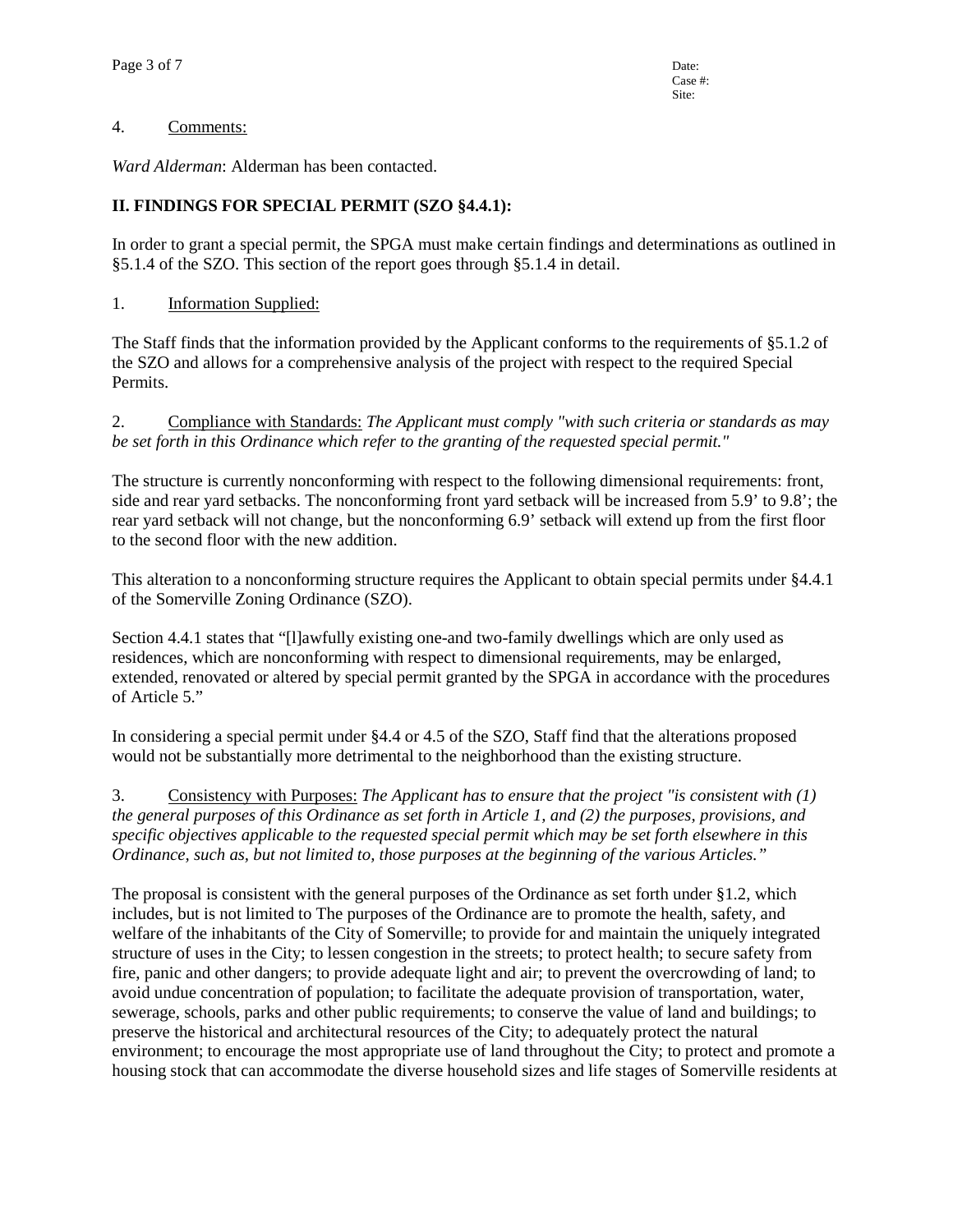all income levels, paying particular attention to providing housing affordable to individuals and families with low and moderate incomes; and to preserve and increase the amenities of the municipality.

The proposal is consistent with the purpose of the district, which is, To establish and preserve medium density neighborhoods of one-, two- and three-family homes, free from other uses except those which are both compatible with and convenient to the residents of such districts.

4. Site and Area Compatibility: *The Applicant has to ensure that the project "(i)s designed in a manner that is compatible with the characteristics of the built and unbuilt surrounding area, including land uses."*

*Surrounding Neighborhood:* The surrounding neighborhood contains a mix of single and multi-family structures ranging in style from paired triple deckers and triple deckers to hipped, gable and mansard roofed structures.

*Impacts of Proposal (Design and Compatibility):* The proposal is generally compatible with the surrounding architecture, more importantly, it transforms a side yard that is currently paved to a nicely styled garage and deck and adds a lawn in the back, thereby restoring the rear yard.

5. Adverse environmental impacts: *The proposed use, structure or activity will not constitute an adverse impact on the surrounding area resulting from: 1) excessive noise, level of illumination, glare, dust, smoke, or vibration which are higher than levels now experienced from uses permitted in the surrounding area; 2) emission of noxious or hazardous materials or substances; 3) pollution of water ways or ground water; or 4) transmission of signals that interfere with radio or television reception.*

*Impacts of Proposal (Environmental):* No adverse impacts on the surrounding area anticipated as a result of excessive noise, illumination, glare, dust smoke or vibration, or from emissions of noxious materials, or pollution of water ways or ground water, or interference with radio or television signals.

6. Vehicular and pedestrian circulation: *The circulation patterns for motor vehicles and pedestrians which would result from the use or structure will not result in conditions that create traffic congestion or the potential for traffic accidents on the site or in the surrounding area.*

*Impacts of Proposal (Circulation):* No traffic congestion or potential for accidents are anticipated as a result of this structure.

7. Housing Impact: *Will not create adverse impacts on the stock of existing affordable housing.*

8. SomerVision Plan: *Complies with the applicable goals, policies and actions of the SomerVision plan, including the following, as appropriate: Preserve and enhance the character of Somerville's neighborhoods, transform key opportunity areas, preserve and expand an integrated, balanced mix of safe, affordable and environmentally sound rental and homeownership units for households of all sizes and types from diverse social and economic groups; and, make Somerville a regional employment center with a mix of diverse and high-quality jobs. The areas in the SomerVision map that are designated as enhance and transform should most significantly contribute towards the SomerVision goals that are outlined in the table below. The areas marked as conserve are not expected to greatly increase the figures in the table since these areas are not intended for large scale change.*

9. Impact on Affordable Housing: *In conjunction with its decision to grant or deny a special permit for a structure of four or more units of housing, the SPGA shall make a finding and determination as to*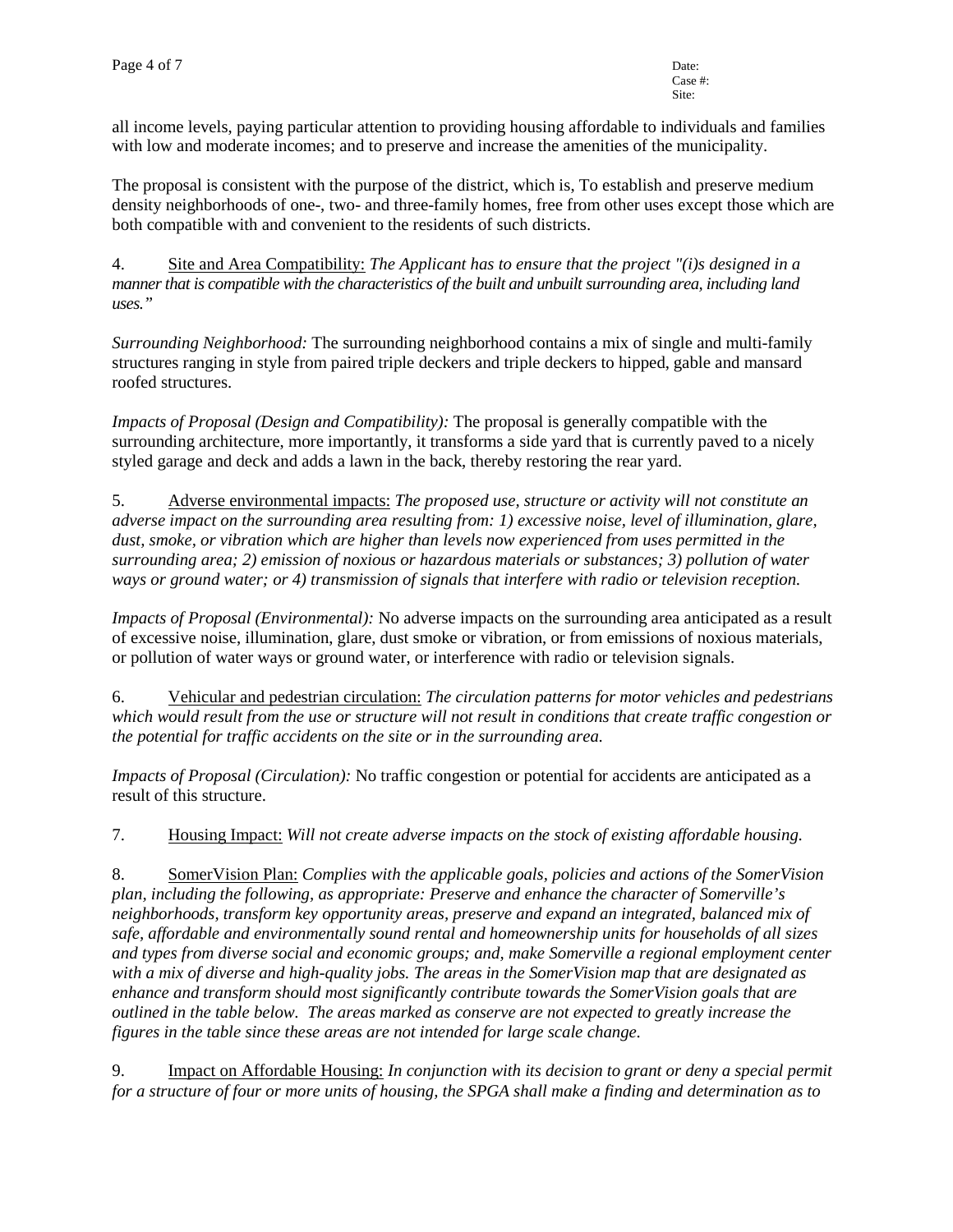*how implementation of the project would increase, decrease, or leave unchanged the number of units of rental and home ownership housing that are affordable to households with low or moderate incomes, as defined by HUD, for different sized households and units.*

#### No impact on affordable housing. **III. RECOMMENDATION**

### **Special Permit under §4.4.1**

Based on the materials submitted by the Applicant, the above findings and subject to the following conditions, the Planning Staff recommends **CONDITIONAL APPROVAL** of the requested **SPECIAL PERMIT.** 

The recommendation is based upon a technical analysis by Planning Staff of the application material based upon the required findings of the Somerville Zoning Ordinance, and is based only upon information submitted prior to the public hearing. This report may be revised or updated with new recommendations, findings and/or conditions based upon additional information provided to the Planning Staff during the public hearing process.

| #              | <b>Condition</b>                                                                                                                                                                                                                                                                                                                                                                                                                |                                                                | <b>Timeframe</b><br>for<br>Compliance | <b>Verified</b><br>(initial) | <b>Notes</b>                                                 |  |  |  |
|----------------|---------------------------------------------------------------------------------------------------------------------------------------------------------------------------------------------------------------------------------------------------------------------------------------------------------------------------------------------------------------------------------------------------------------------------------|----------------------------------------------------------------|---------------------------------------|------------------------------|--------------------------------------------------------------|--|--|--|
|                | Approval is for the special permit to modify a<br>nonconforming structure. This approval is based upon the<br>following application materials and the plans submitted by<br>the Applicant:                                                                                                                                                                                                                                      |                                                                | BP/CO                                 | ISD/Pln<br>g.                |                                                              |  |  |  |
| 1              | Date (Stamp Date)                                                                                                                                                                                                                                                                                                                                                                                                               | <b>Submission</b>                                              |                                       |                              |                                                              |  |  |  |
|                | May 18, 2016                                                                                                                                                                                                                                                                                                                                                                                                                    | Initial application<br>submitted to the City<br>Clerk's Office |                                       |                              |                                                              |  |  |  |
|                | May 18, 2016                                                                                                                                                                                                                                                                                                                                                                                                                    | Modified plans submitted<br>to OSPCD $(1-10)$                  |                                       |                              |                                                              |  |  |  |
|                | Any changes to the approved site plan or elevations/use that<br>are not de minimis must receive SPGA approval.                                                                                                                                                                                                                                                                                                                  |                                                                |                                       |                              |                                                              |  |  |  |
|                | <b>Construction Impacts</b>                                                                                                                                                                                                                                                                                                                                                                                                     |                                                                |                                       |                              |                                                              |  |  |  |
| $\overline{2}$ | The applicant shall post the name and phone number of the<br>general contractor at the site entrance where it is visible to<br>people passing by.                                                                                                                                                                                                                                                                               |                                                                | During<br>Construction                | Plng.                        |                                                              |  |  |  |
| 3              | Approval is subject to the Applicant's and/or successor's<br>right, title and interest in the property.                                                                                                                                                                                                                                                                                                                         |                                                                | Cont.                                 | Plng.                        | Deed<br>submitted<br>$\&$<br>application<br>formed<br>signed |  |  |  |
| $\overline{4}$ | The Applicant shall at their expense replace any existing<br>equipment (including, but not limited to street sign poles,<br>signs, traffic signal poles, traffic signal equipment, wheel<br>chair ramps, granite curbing, etc) and the entire sidewalk<br>immediately abutting the subject property if damaged as a<br>result of construction activity. All new sidewalks and<br>driveways must be constructed to DPW standard. |                                                                | CO                                    | <b>DPW</b>                   |                                                              |  |  |  |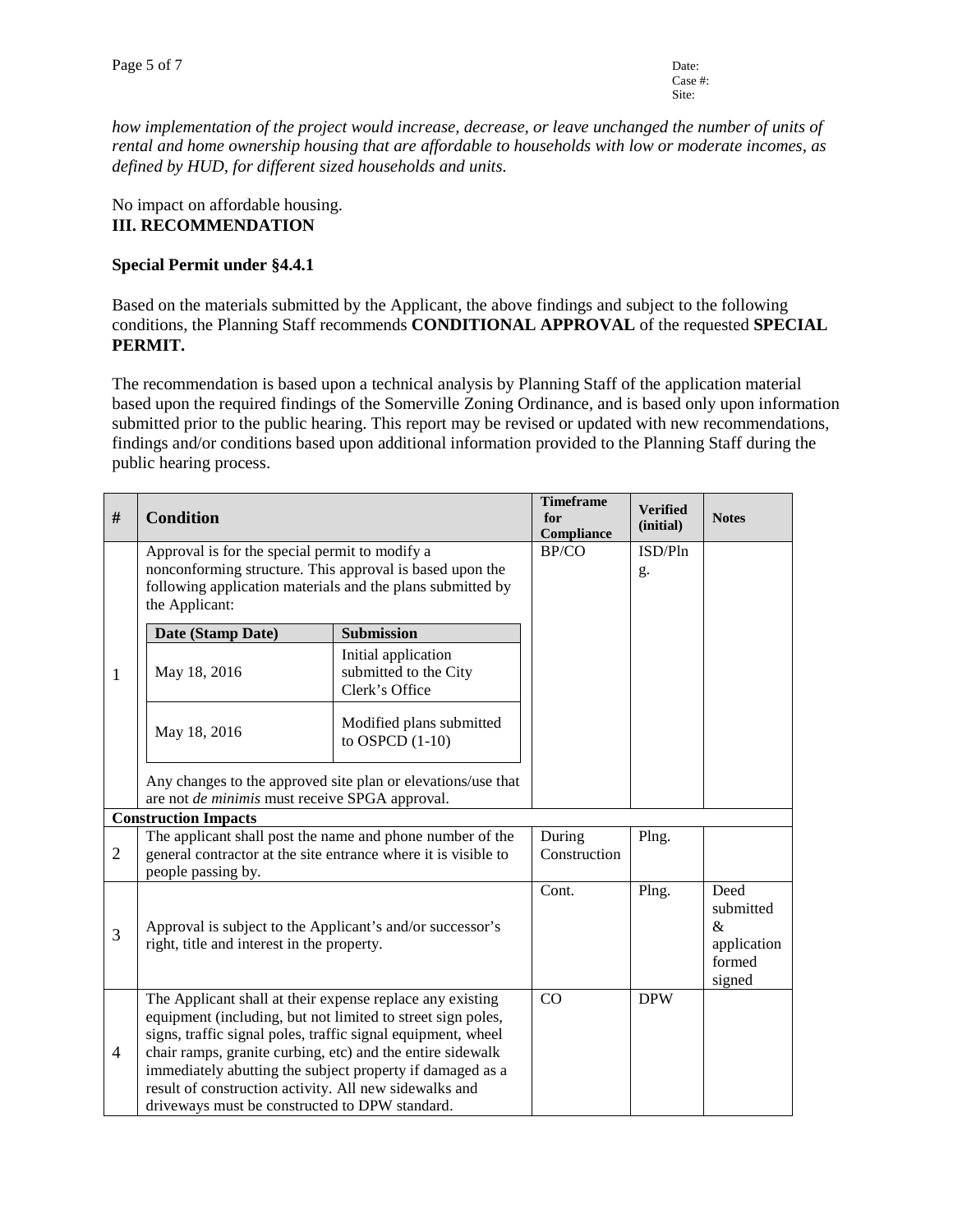| 5                     | All construction materials and equipment must be stored<br>onsite. If occupancy of the street layout is required, such | During<br>Construction | T&P   |  |  |  |  |
|-----------------------|------------------------------------------------------------------------------------------------------------------------|------------------------|-------|--|--|--|--|
|                       |                                                                                                                        |                        |       |  |  |  |  |
|                       | occupancy must be in conformance with the requirements of                                                              |                        |       |  |  |  |  |
|                       | the Manual on Uniform Traffic Control Devices and the                                                                  |                        |       |  |  |  |  |
|                       | prior approval of the Traffic and Parking Department must                                                              |                        |       |  |  |  |  |
|                       | be obtained.                                                                                                           |                        |       |  |  |  |  |
| <b>Design</b>         |                                                                                                                        |                        |       |  |  |  |  |
| 6                     | Applicant shall provide final material samples for siding,                                                             | <b>BP</b>              | Plng. |  |  |  |  |
|                       | trim, windows, and doors to Planning Staff for review and                                                              |                        |       |  |  |  |  |
|                       | approval prior to construction.                                                                                        |                        |       |  |  |  |  |
| $\overline{7}$        | The applicant shall remove any of that carrier's unused or                                                             | Signoff                | Plng. |  |  |  |  |
|                       | non-operating wireless equipment prior to installation.                                                                |                        |       |  |  |  |  |
| <b>Public Safety</b>  |                                                                                                                        |                        |       |  |  |  |  |
| 8                     | The Applicant or Owner shall meet the Fire Prevention                                                                  | CO                     | FP    |  |  |  |  |
|                       | Bureau's requirements.                                                                                                 |                        |       |  |  |  |  |
| <b>Final Sign-Off</b> |                                                                                                                        |                        |       |  |  |  |  |
| 9                     | The Applicant shall contact Planning Staff at least five                                                               | Final sign             | Plng. |  |  |  |  |
|                       | working days in advance of a request for a final inspection                                                            | off                    |       |  |  |  |  |
|                       | by Inspectional Services to ensure the proposal was                                                                    |                        |       |  |  |  |  |
|                       | constructed in accordance with the plans and information                                                               |                        |       |  |  |  |  |
|                       | submitted and the conditions attached to this approval.                                                                |                        |       |  |  |  |  |